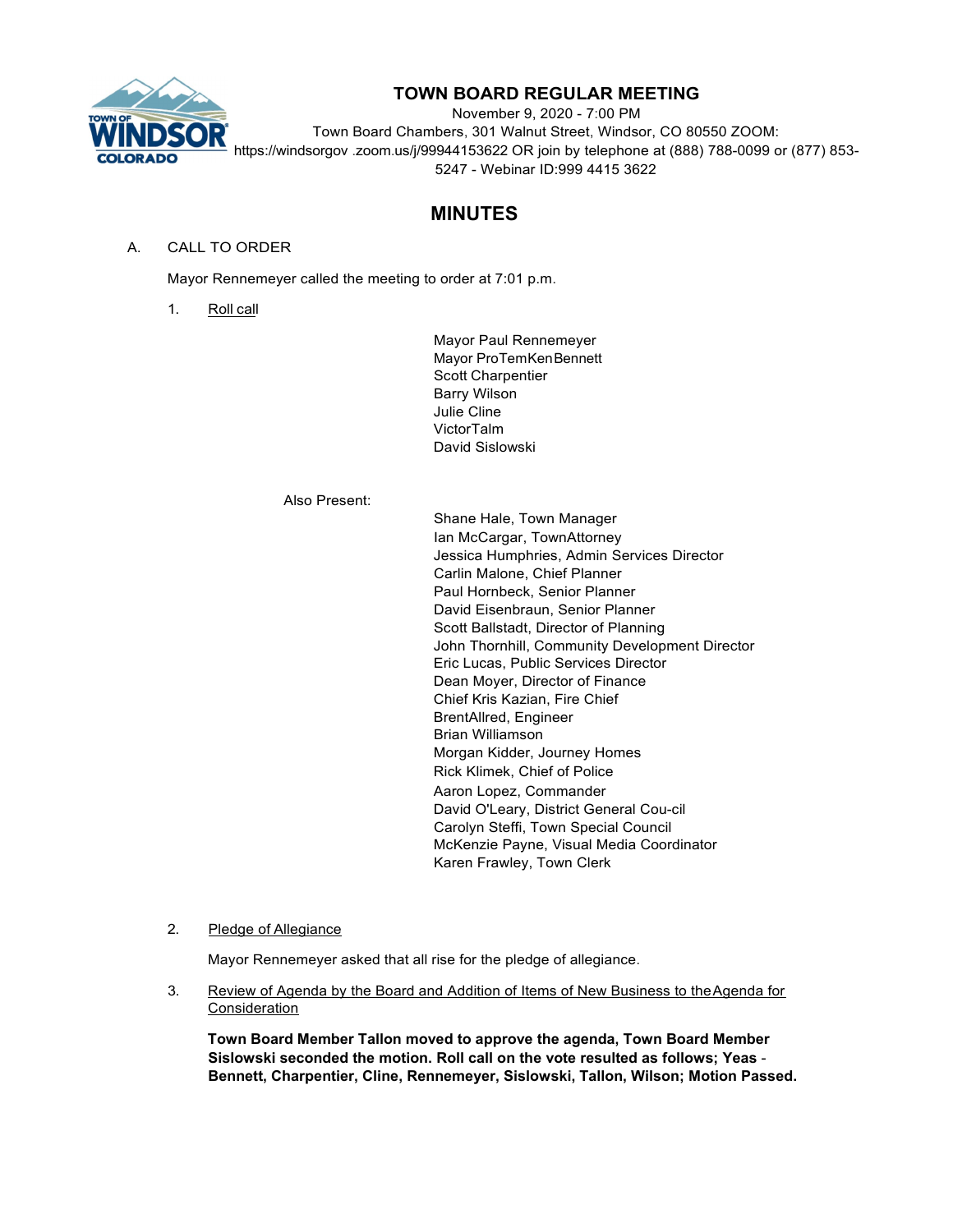#### 4. Outside Agency Report

Larimer County Community Report- Tom Donnelly, Larimer County Commissioner

Mayor Rennemeyer reported the Community Report will be rescheduled for a later date.

#### 5. Board Liaison Reports

• Town Board Member Charpentier - Chamber of Commerce, Clearview Library Board

Town Board Member Charpentier reported we are working on the Clearview Library's 2021 budget, we will discuss at November 19th Work Session.

Windsor Chamber of Commerce continue to host open houses reaching out to local businesses, looking for members to fill the empty Board of Director vacancies.

• Town Board Member Wilson - Planning Commission, Larimer County Behavioral Health Policy Council

Town Board Member Wilson reported on Behavioral Health Policy Council the new facility has finalized it's conceptual design phase moving forward to discuss budgets. The groundbreaking is scheduled for Wednesday, December 16th which will be streamed online with the facility estimated to open fall of 2022. The 998 Suicide Hotline recently was approved by Colorado Senator Cory Gardner.

• Mayor Pro Tern Bennett-Water and Sewer Board, 34, and 1-25 Coalition's

Mayor Pro Tern Bennett reported progress is ongoing with the 1-25 Coalition.

• Town Board Member Cline - Tree Board, Poudre River Trail Corridor Authority, Historic Preservation Commission

Town Board Member Cline reported the Tree Board has 2 vacancies on the Commission. We are working on donations for the 2021 calendar, and prizes for the artwork recipients collected for the calendar.

The Poudre River Trail Corridor subcommittee met to discuss mission statements for the each subcommittee. We are reevaluating the role of the Trail Manager to Director position that will be discussed at future mee tings.

• Town Board Member Tallon - Parks, Recreation and Culture Advisory Board, Great Western Trail Authority

Town Board Member Tallon reported Parks, Recreation, and Culture discussed the 2021 budget.

The Great Western Trail Authority summary of the current financial accounts is \$44,797 .30, money market account is \$182,054 .58 already committed to projects. We completed the seeding straw mulch project, but the winds were detrimental to the success of that project. We are undergoing an application for a State of Colorado grant for fencing along the trestles at Windsor Lake. CIRSA recently toured that location suggesting some signage around the Lake, and Irrigation lateral.

• Town Board Member Sislowski - Windsor Housing Authority, Windsor Severance Fire **District** 

Town Board Member Sislowski reported Housing Authority has 1 vacancy on the Board, and accepting applications.

• Mayor Rennemeyer- Downtown DevelopmentAuthority, North Front Range MPO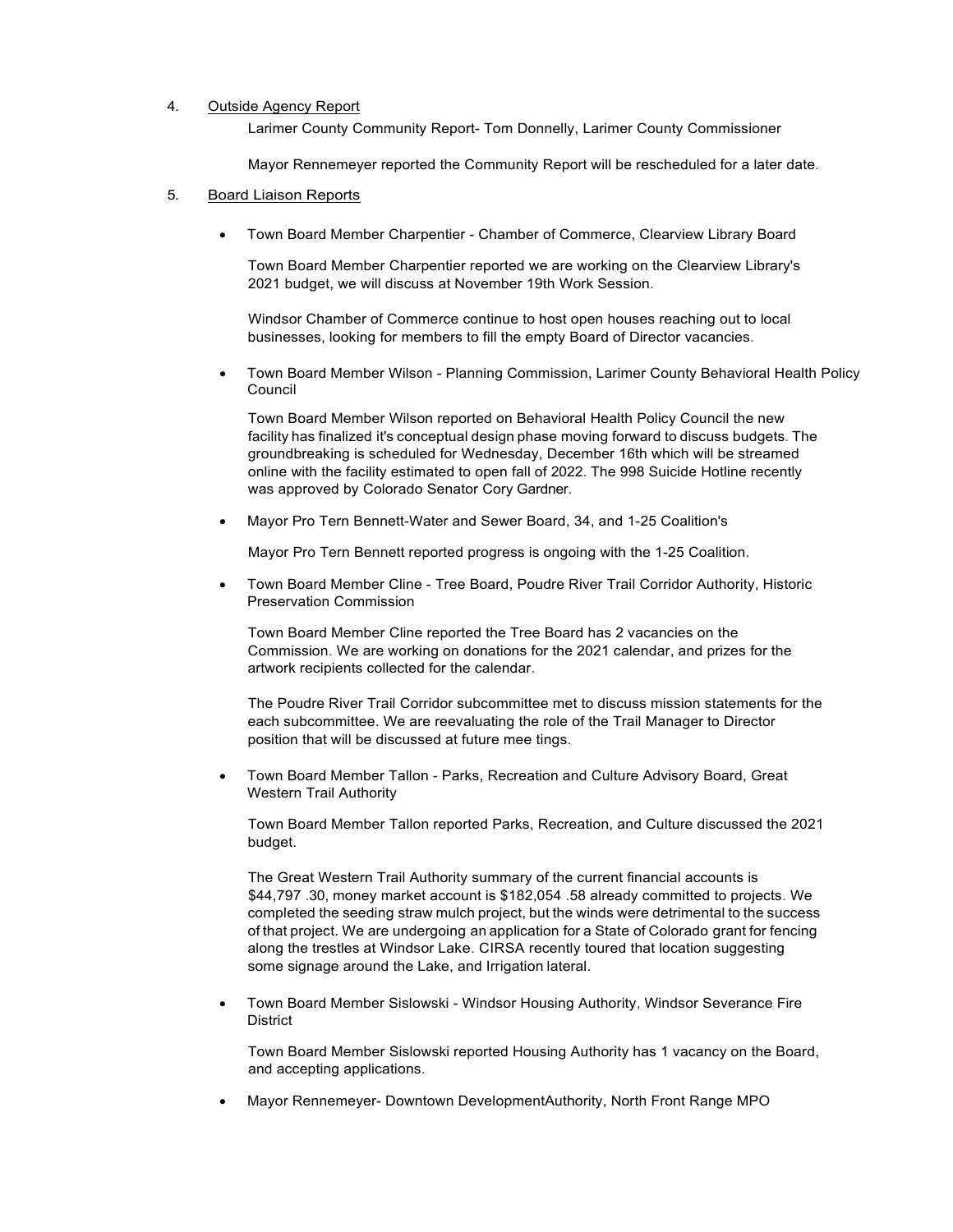Mayor Rennemeyer reported North Front Range MPO Heather Paddock regional director of COOT gave a report segments 7 and 8 the MPO, and municipalities promised to meet a deficit Federal funding in the amount of \$2 million dollars in addition to the \$52 million dollars that was pledged from the Northern Colorado Municipalities.

6. Public Invited to be Heard

Mayor Rennemeyer opened the meeting up for public comment, to which there was none.

## B. CONSENTCALENDAR

- 1. Minutes of the October 12, 2020 Town Board Regular Meeting
- 2. Report of Bills October2020
- 3. Resolution No. 2020-81 A Resolution Vacating a Portion of a Utility Easement in Lot 12, Block 6 and Lot 9, Block 7 in The Raindance Subdivision Eighth Filing, within the Town of Windsor, Colorado

The Town has been asked to vacate a portion of a platted easement in the Raindance 8th filing. The platted easement is a standard 10-foot wide easement for utilities. The two lots that have this easement on them are accidental, prompting the property owner's request to vacate these portions of the 10 foot easement located along the boundaries of Lot 12, Block 6, and Lot 9, Block 7 Raindance Subdivision Eighth Filing. The Petition to Vacate Easement and Exhibit A reflecting the legal description and exterior plot plan are attached and incorporated by reference.

The legal descriptions and depictions have been reviewed by both Public Works and Town Planning and Engineering staff.

4. Resolution No. 2020-82 A Resolution Vacating a Portion of a Utility Easement in Lot 4, Block 7 in the Raindance Subdivision Ninth Filing, within the Town of Windsor, Colorado

The Town has been asked to vacate a portion of a platted easement in the Raindance 9th filing. The platted easement is a standard 10-foot wide easement for utilities. The lot that has this easement on it is accidental, prompting the property owner's request to vacate this portion of the 10 foot easement located along the boundary of Lot 4, Block 7 Raindance Subdivision Ninth Filing. The Petition to Vacate Easement and Exhibit A reflecting the legal description and exterior plot plan are attached and incorporated by reference.

The legal descriptions and depictions have been reviewed by both Public Works and Town Planning and Engineering staff.

**Town Board Member Tallon moved to approve the consent calendar as presented, Town Board Member Sislowski seconded the motion. Roll call on the vote resulted as follows; Yeas - Bennett, Charpentier, Cline, Rennemeyer, Sislowski, Tallon, Wilson; MotionPassed.**

## C. BOARD ACTION

1. Public Hearing, Ordinance No. 2020-1617 -An Ordinance Approving the First Amendment to the Amended Service Plan for the Great Western Metropolitan District Nos. 1-7

The Great Western Metropolitan District No.'s 1-7 is requesting approval of a service plan amendment to allow refunding (refinance) of bonds issued in 2009 through 2012. The new bonds would have a maturity date that extends beyond the 30-year limitation set forth in the existing Service Plan. Although it could be argued that the existing Service Plan could be read to allow this refunding without a formal amendment, counsel have determined that this approach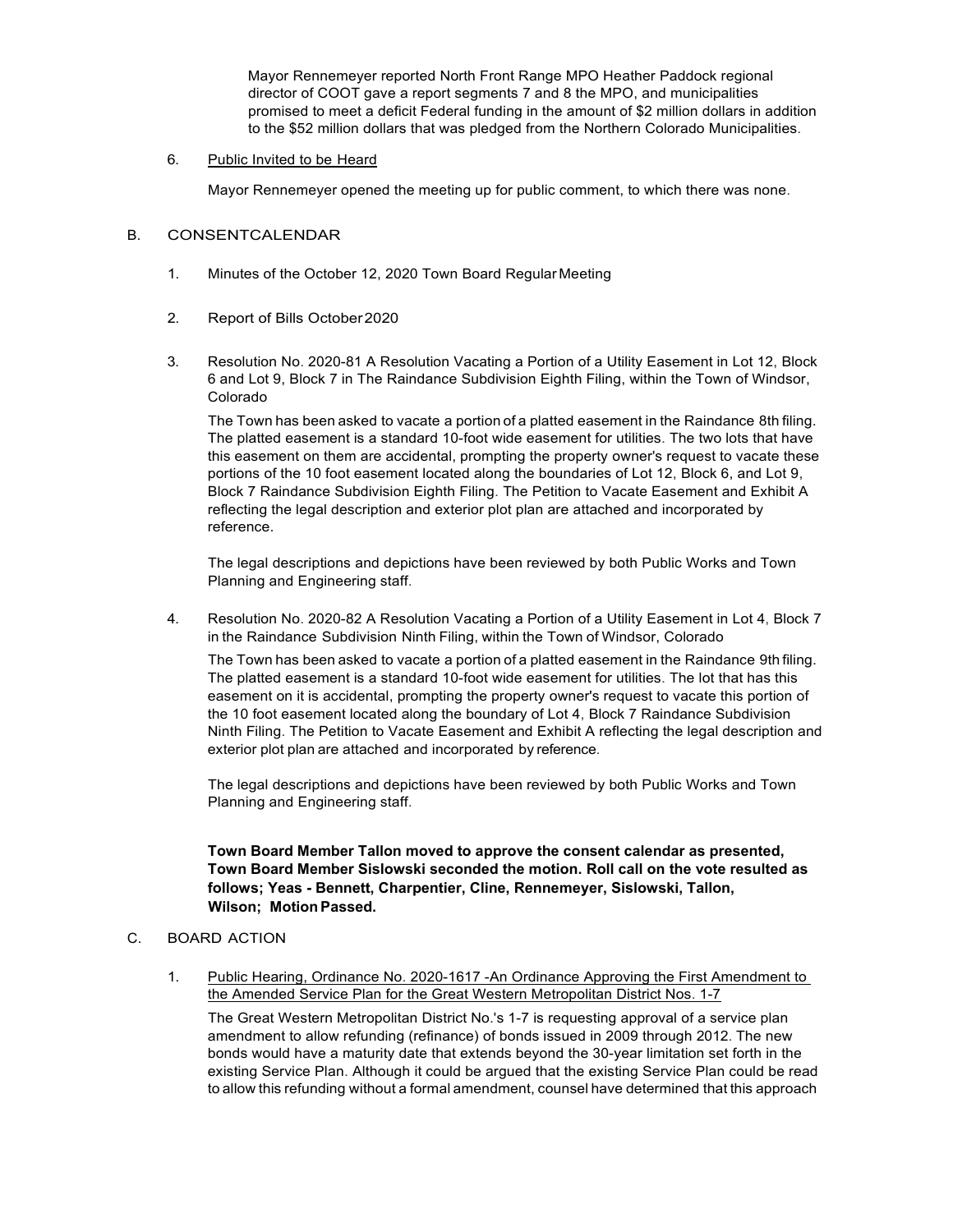will satisfy the requirements of bond counsel.

A legislative public hearing is required by statute.

District General Counsel David O'Leary will be on-hand to walk Town Board through the proposed amendment, and Town Special Counsel Carolyn Steffi will be attending as well. The back-up material is presented for the record and has been provided for your review in advance.

### **Town Board Member Tallon moved to open the public hearing, Town Board Member Sislowski seconded the motion. Roll call on the vote resulted as follows; Yeas** - **Bennett, Charpentier, Cline, Rennemeyer, Sislowski, Tallon, Wilson; Motion Passed.**

Per Mr. Ian Mccargar reported the request by the districts general council David O'Leary is present this evening to provide more detail on the service plan request. Town Special Counsel Carolyn Steffi will give her analyst, and answer additional questions.

David O'Leary, Spencer and Fane Law Firm reported he represent the proponents for the Service Plan Amendment for the Great Western Metropolitan D istricts. The language in the service plan had indicated their term of debt is inclusive of refunding's. This district was formed in 2006, and the bonds were issued in 2009, 2010, restructured in 2012. We would not be able to refund existing bonds with the current language with the new term. Today's market with the interest rates we have the ability to refund the existing bonds. This applies only to the Commercial districts 5, 6, and 7 corresponding with the Great Western Industrial Park.

Ms. Carolyn Stefl, Special Counsel reported this amendment trying to allow for the simple refund of the existing debt. Under the Special District Act a modification of the service plan there is an amendment required. Any outside of the mature modification is classified an amendment looking at present value savings for the refinancing for the Commercial Industrial districts . They are restricted in refinancing these bonds to a term that would expire in 2039 or 2040 limited to 30 years from when the bonds were originally issued. The plan is to refinance the bonds for 30 years and debt would extend to 2050 with a substantially low interest rate. It's consistent with the Town's policy to have a maximum mill levy in position of 30 years, allowing that term limit to be exceeded in the event of present value savings.

**Town Board Member Tallon moved to close the public hearing, Town Board Member Sislowski seconded the motion. Roll call on the vote resulted as follows; Yeas** - **Bennett, Charpentier, Cline, Rennemeyer, Sislowski, Tallon, Wilson; Motion Passed.**

2. Ordinance No. 2020-1617 -An Ordinance Approving the First Amendment to the Amended Service Plan for the Great Western Metropolitan District Nos. 1-7

The Great Western Metropolitan District No.'s 1-7 is requesting approval of a service plan amendment to allow refunding (refinance) of bonds issued in 2009 through 2012. The new bonds would have a maturity date that extends beyond the 30-year limitation set forth in the existing Service Plan. Although it could be argued that the existing Service Plan could be read to allow this refunding without a formal amendment, counsel have determined that this approach will satisfy the requirements of bondcounsel.

A legislative public hearing is required by statute.

District General Counsel David O'Leary will be on-hand to walk Town Board through the proposed amendment, and Town Special Counsel Carolyn Steffi will be attending as well. The back-up material will be in the record and has been provided for your review .

Town Board Member Sislowski commented many of the service plans allow for refinancing at a net savings to the residence of the district.

**Town Board Member Sislowski moved to approve Ordinance No. 2020-1617 as presented, Board Member Cline seconded the motion. Roll call on the vote resulted as follows; Yeas - Bennett, Charpentier, Cline, Rennemeyer, Sislowski, Tallon, Wilson; Motion Passed.**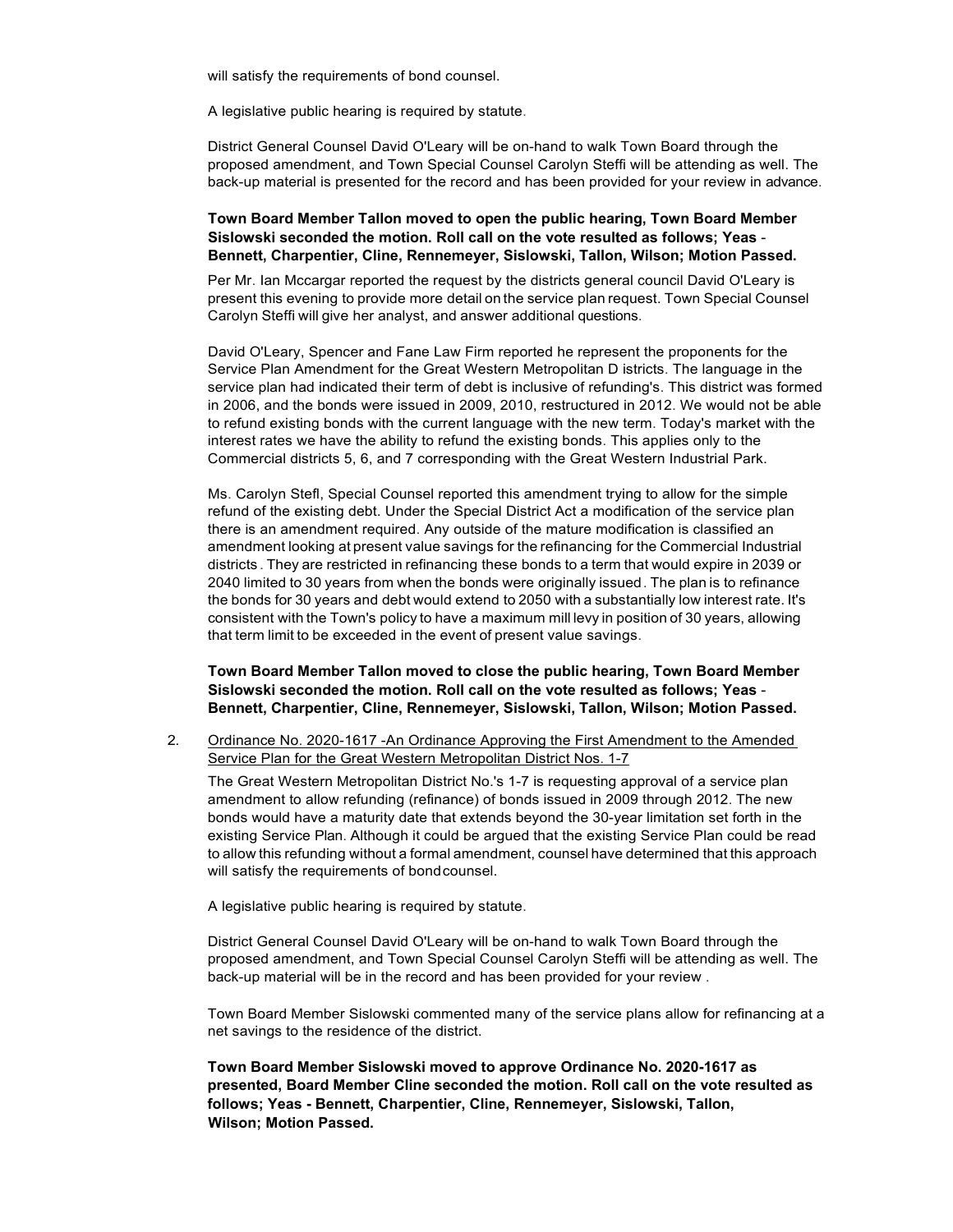3. Public Hearing - Cummins Annexation (Windsor Severance Fire Rescue Station No. 4) Modification of Building Height

Mr. Brent Allred, representing Windsor Severance Fire Rescue, is requesting approval of a height modification in order to exceed the maximum building height allowed in the Estate Residential (E-1) zoning district. The maximum height allowed in the E-1 zoning district is thirtyfive (35) feet, in accordance with Municipal Code Section 16-10-50(b)(1). The proposed fire station includes a maximum height of forty-two (42) feet from the average finished grade.

Windsor Severance Fire Rescue Station #4 is proposed to be located north of the intersection of New Liberty Road and Hilltop Drive . The property is surrounded by large lot estate residential homes on three sides with the developing Raindance neighborhood and future golf course located to the west. The site has significant topography, with grades dropping to the north and east. A walkout basement on the northeast part of the building takes advantage of the topography and has a finished grade approximately 15' below the finished grade of the rest of the site.

The building features two gable peak roofs that exceed the maximum allowed height.A second story mezzanine level for storage is located under the eastern gable. A training tower attached to the building also exceeds the maximum allowed height. The tower will be used for a variety of training exercises such as carrying hoses up stairs and rappelling down the side of the building .

The municipal code dictates that building height is measured from the average finished grade. Using that methodology, the following portions of the building exceeding the maximum height as follows:

- Eastern gable roof peak height is approximately forty-two (42) feet (actual height from adjacent grade to the south is forty (40) feet).
- Western gable roof peak height is approximately thirty-six (38) feet (actual height from adjacent grade to the south is thirty-six (36) feet).
- Integrated training tower height is approximately thirty-six (38) feet (actual height from adjacent grade to the south is thirty-six (36) feet and fifty-one (51) feet to the north).

Section 16-10-50(c)(2) of the Municipal Code states, in part:

*a. Viel/16. A building or structure shall not substantially alter the opportunity for, and quality of,desirable viel/16 from public places, streets and parks wthin the community. b. Light and shadow Any building or structure proposed to be greater than the maximum building height allotAed in the respective zoning district pursuant to this Section, or by other ordinances, rules or regulations of the Towi, shall be designed so as not to have* a *substantial adverse impact on the distribution of natural and artificial light on adjacent public and privateproperty*

*c. Privacy. Any building or structure proposed to be greater than the maximum building height allotAed in the respective zoning district pursuant to this Section, or by other ordinances , rules or regulations of the Tow,, shall be designed to avoid infringing on the privacy of adjacent public and private property, particularly adjacent residential areas and public parks.*

*d. Neighborhood scale. Any building or structure proposed to be greater than the maximum building height allotAed in the respective zoning district pursuant to this Section, or by other ordinances, rules or regulations of the Towi, shall be compatible wth the scale of the neighborhoods in WJich it is situated in terms of relative height, height to mass, length to mass and building or structure scale to human scale.*

The application materials demonstrate the Municipal Code review criteria for height modifications of views, light and shadow, privacy, and neighborhood scale are not negatively impacted .

**Town Board Member Tallon moved to open the public hearing, Town Board Member Sislowski seconded the motion. Roll call on the vote resulted as follows; Yeas** - **Bennett, Charpentier, Cline, Rennemeyer, Sislowski, Tallon, Wilson; Motion Passed.**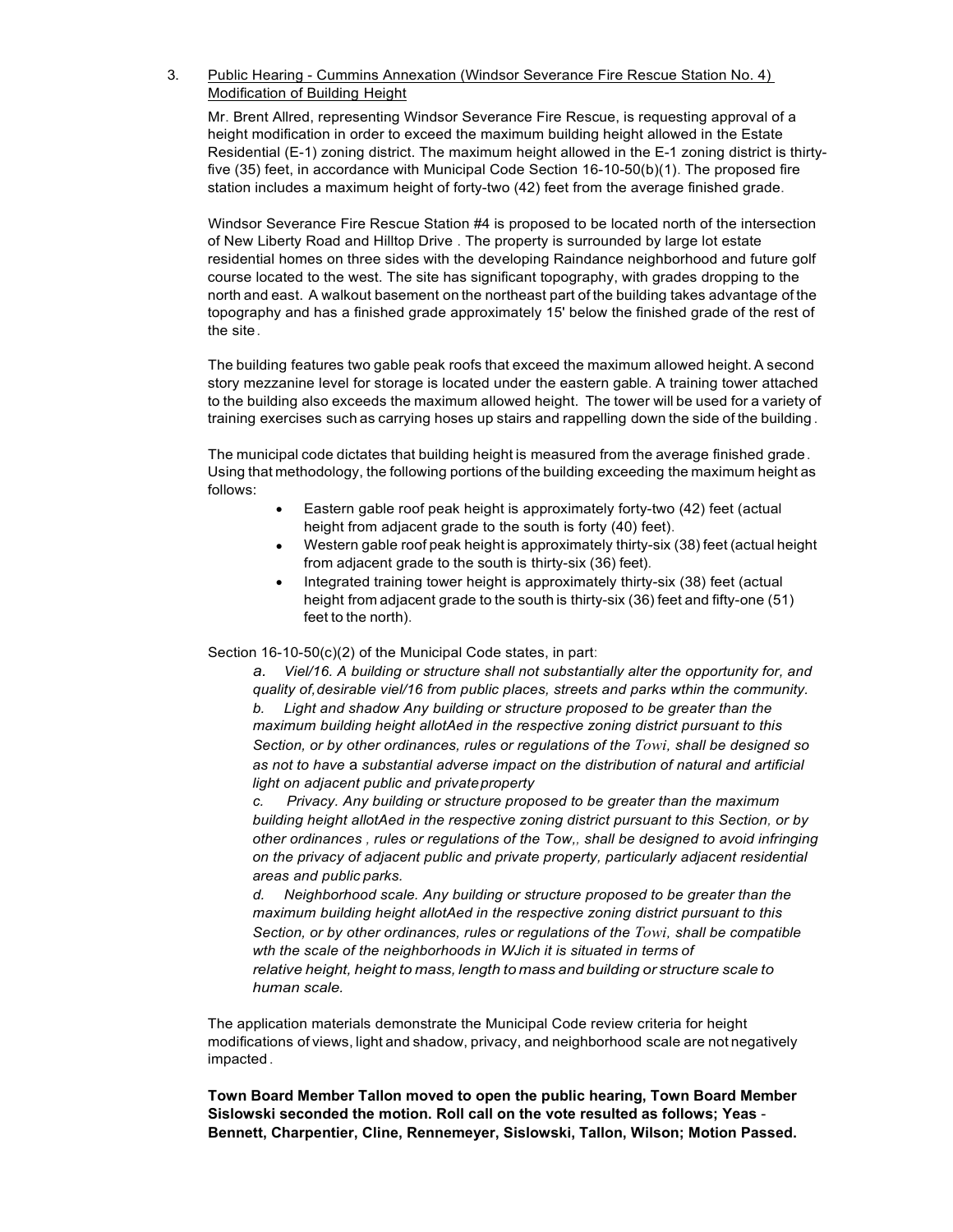Town Board Member Wilson stated "Mr. Mayor, in my capacity as the Town Board Liaison to the Planning Commission, that my participation in the Planning Commission proceedings have no way influenced me in my capacity as a Town Board Member. I will make her decision and cast my vote as a Town Board Member based solely on the evidence presented during this public hearing."

Per Mr. Hornbeck public notification was provided to the surrounding property owners within 300' feet. The Planning Commission did forward a recommendation of approval at their November 4, 2020 meeting of the building height modification as presented. Allowing a maximum height of forty-two (42) feet with an allowance for a maximum height up to forty-five (45) feet should any modifications be needed on the final design drawings.

Chief Kris Kazian commented our district is growing; its the fire district responsibility to provide fire, and EMT services to the communtiy. This location with give us an opportunity to responded to the whole fire district, and response times are critical for our ability to ensure the districts safety. The height and variance request is an operational request for your consideration .

Mr. Sislowski asked about public notification, and feedback from the communtiy.

Mr. Hornbeck stated public notification was sent 300' feet radius, and we did receive support from the Water Valley Land Company.

Ms. Malone stated we did receive a late email this evening.

Mr. Mccargar commented we may read the email into the record .

Per Ms. Malone email stated "This email is from Mr. Ted Johnson, I have a couple questions relative to light, noise pollution given the variance, and the size of the proposed fire station in this Estate zone area overlooking the entire neighborhood. What can be expected here? Second, I assume some sort of screening landscaping would be proposed to the North since this looks directly into our yard 1363 Barn Owl Court, and adjacent to 1395 Barn Owl Court."

Mr. Ballstadt stated Mr. Johnson was having trouble logging into the meeting .

Mr. Johnson 1363 Barn Owl Court stated his residence is located North of the proposed Fire Station. He asked about the neighborhood impact for light, and noise pollution.

Mr. Hornbeck responded lighting this property is subject to Municipal Code requirements which is intended to minimize light pollution. Operationally for Emergency Equipment leaving the site that information is deferred to Chief Kris Kazian.

Chief Kazian commented there are times where noises will occur however it's not our intention to be disruptive. There will be times checking equipment; no sound studies have been completed to know what you will hear. A multitude of the lighting points down to eliminate unnecessary light pollution. We currently don't have any plans for screening, that will be considered. Due to the topography we are leveling the bluff so we won't be sitting as high as you currently see the parcel.

Brent Allred commented the parcel will be 10-15 feet lower from the tip of the hill to New Liberty to the apron. The photometrics of the site, and lights that will be used at the site. We will not be using light standards, but light bollards that are 3-3.5' foot high.

Town Board Member Charpentier asked about protocol for the sirens, and when they are turned on. Secondly are there any other recent denials for height variations.

Mr. Ballstadt commented he doesn't believe any of the height variances have been denied.

Chief Kazian stated the siren protocol is driven allot by the traffic. We prioritize our calls, and certain types of incidents might not be an emergency requiring the lights, and sirens.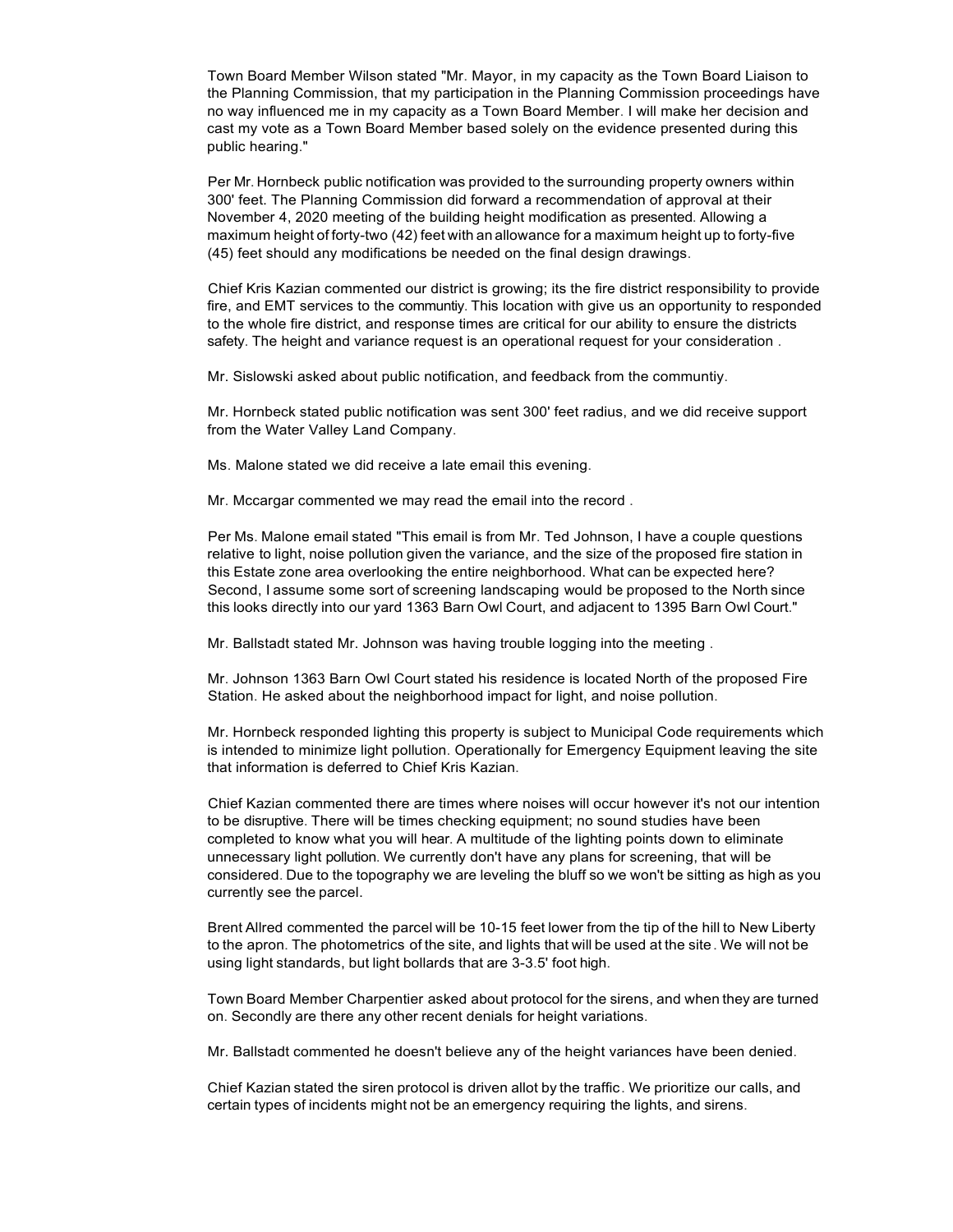Town Board Member Charpentier asked whether the sirens are used inside the subdivision leaving the fire station.

Chief Kazian responded our apron length is 30-40 feet and there has been a discussion about signs to notify the public. We do not have a protocol about opening the station door, and turning on the sirens. Station 3 located adjacent to a residential area has never had any complaints, and Station 1 located in Severance across the street from homes has never received any complaints.

Mr.Allred commented the apron is 60' feet, and it allow for a fire truck to sit on the apron without blocking the sidewalk. The apparatus discharged to the South they don't discharge to the North. The lights would primarily be South of the station bays, and the return is on the North.

Town Board Member Sislowski asked whether a landscape screening design **will** be considered on this project.

Mr. Hornbeck stated the site plan is being reviewed administratively, and there would not be a public hearing regarding landscape screening.

Mayor Rennemeyer asked how much will the fire station protrude over New Liberty.

Mr. Allred commented zooming in the South apron the base of the station to New Liberty is 1-2' foot with the bays being streetlevel.

**Town Board Member Tallon moved to close the public hearing, Mayor Pro Tern Bennett seconded the motion. Roll call on the vote resulted as follows; Yeas - Bennett, Charpentier, Cline, Rennemeyer, Sislowski, Tallon, Wilson; Motion Passed.**

4. Resolution No. 2020-83 -A Resolution Regarding Cummins Annexation (Windsor Severance Fire Rescue Station No. 4) Modification of Building Height

Please refer to the previous agenda item for discussion and recommendation .

**Town Board Member Wilson moved to to approve Resolution No. 2020-83, Town Board Member Tallon seconded the motion. Roll call on the vote resulted as follows; Yeas - Bennett, Charpentier, Cline, Rennemeyer, Sislowski, Tallon, Wilson; Motion Passed.**

5. Resolution No. 2020-84 Consideration of the Final Site Plan- RainDance Subdivision 12th Filing

History: RainDance PUD:

- In 1996, the subject property was annexed with the Windsor Highlands Second Annexation.

- In 2011, the Water Valley West Subdivision, which identified the future alignment of New Liberty Road, was approved.

- In 2015, the RainDance Master Plan and RainDance Planned Unit Development (PUD) was approved. Key elements of these documents include:

- o An overall area of approximately 1,130 acres
- 399 acres open space, 734 acres develop areas
- o 2,792 dwelling units
- 2.46 du/ac gross (includes open space)
- 3.8 d/u net (developed areas, excluding open space)

o The approval of the Master Plan and PUD included flexibility to allow residential densities to be shifted between areas on the property as development occurs.

o Per this zoning approval, land uses can be transferred at the time of Final Plat, as long as the density does not exceed the total for the entire project.

- In 2017, RainDance Subdivision, which created the tracts that would become future filings of RainDance, was approved.

Raindance Subdivision 12th Filing was created from the RainDance Subdivision 8th Filing.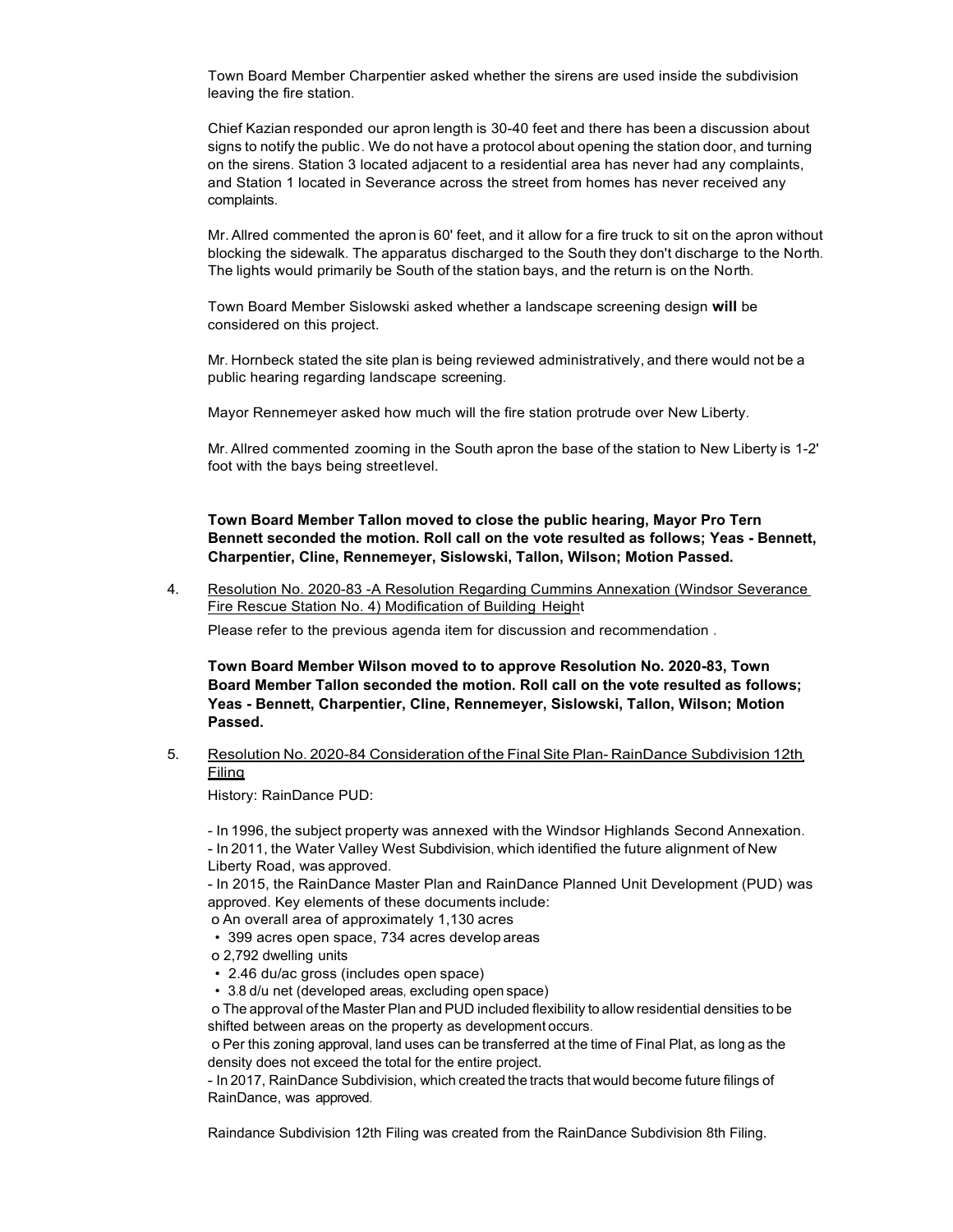Specifically, Tract H was reserved and designated with the 8th Filing as future multifamily residential development. On April 13th, 2020, Town Board approved this major subdivision, which included Tract H.

The timeline for this Final Site Plan for 12th filing is as follows:

• April 13, 2020 - Preliminary Site Plan application submittal to the Town

• July 1, 2020- Planning Commission approval of Preliminary Site Plan, allowing the proposal

- to move forward to the next step of approvals, Final Site Plan Page
- August 2020- Final Site Plan application submittal to the Town
- October 27, 2020- Voluntary neighborhood meeting
- November 4, 2020- Planning Commission meeting and recommendation to Town Board
- November 9, 2020- Town Board Meeting

Regarding the traffic around this site, a master traffic impact study was submitted for the RainDance development with the Raindance Subdivision's first filing. That TIS outlined all of the existing conditions , the proposed land uses , trip generation and distribution, signal warrants and geometry for the project. An updated TIS Memo to the master report was required by the Town as part of the submittal process for the subject application.

The updated traffic memo showed a slight increase overall of 88 trips per day. Cherry Blossom and Colorado Blvd will not meet traffic warrants for a signalized intersection in the 2040 long-term forecast. Pear Blossom and Colorado Blvd may meet one peak hour signal warrant in the 2040 long- term forecast. This update accounts for all land use changes to date, and determines any new impacts based on those changes.

Discussion: The applicant, Mr. Brian Williamson, has submitted, on behalf of the owner Mr. David Nelson, a final site plan for a multifamily residential development known as RainDance Subdivision Twelfth Filing. The site plan encompass approximately 31.85 acres and is zoned Planned Unit Development (PUD ).

The project intent is to construct 25 multi-family buildings with 11 stand-alone garages, a club house with pool, and one maintenance building on the combined 31.85-acre site. The proposal consists of 25 threestory apartment buildings with 21 units per building. Each building consists of 10 one- bedroom apartments, 9 two-bedroom apartments and two three-bedroom apartments. Each building also contains seven garaged parking spaces . There is a total of 525 units with an overall density of

16.48 dwelling units per acre.

The 525 units consist of 250 one-bedroom, 225 two-bedroom, and 50 three-bedroom units. Based on the current site plan, the total parking required, based on the current Town of Windsor Municipal Code, would require 875 spaces (see site plan for parking calculation tables). The total parking provided for the 525units is 946 spaces, including 727 surface spots, 175 spaces of in-building garage parking, and an additional 44 spaces of stand-alone garage parking. This tract is part of the RainDance Planned Unit Development, which provides the zoning standards for this parcel.

Site amenities include two dog parks, a central planting/gardening space, a central gathering court with pavilion and bocce ball courts, along with a clubhouse and pool facilities. Access to the site will be provided from Cherry Blossom Drive, Abundance Drive, Sunset Vista Drive and New Liberty Road (see site plan).

Final Site Plan characteristics:

31.85 total acres

- 525 apartment units
- 25 three-story buildings (17%)
- 21 units per building

Product Type:

1-3-bedroom units with a variety of parking options; 35 spaces per building, 875 required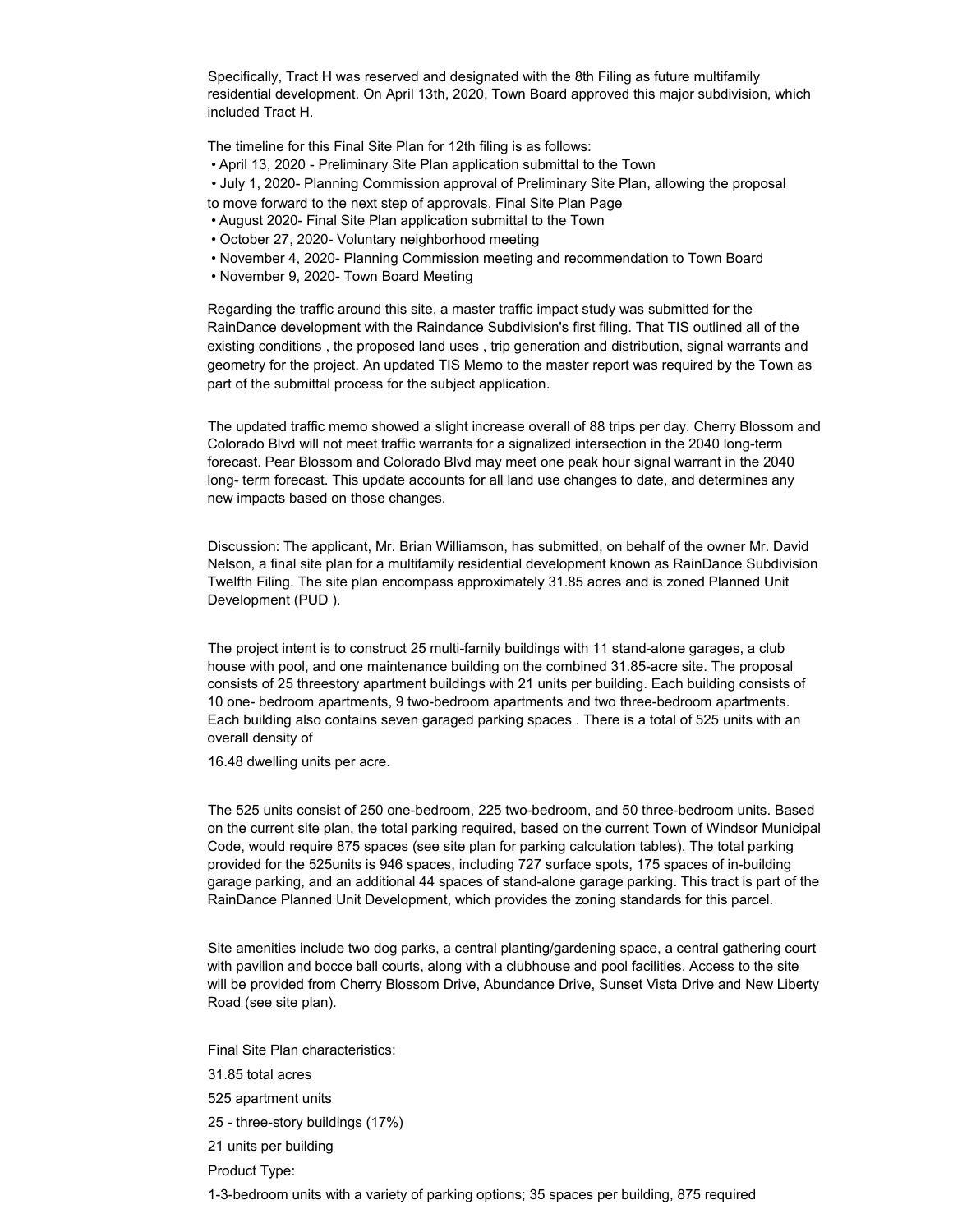727 surface spaces, 175 attached garage and 44 detached garage spaces ; 946 provided

Two building color schemes, plus a clubhouse

Painted board and batten siding, stone veneer, and cementitious siding

Asphalt shingles (primary roof), standing seam metal roof

Covered porches and balconies

Building height- 43'-8"

Density: 16.48 du/ac

Total open space including drainage: - 16.21 acres (51%)

Parks: Not applicable due to location proximity of RainDance Subdivision 7th Filing, RainDance Community Park (Owned and maintained by metropolitan district). Site does have open space amenities such as orchards, dog parks and a pool.

Notifications: A neighborhood meeting and public hearing are not required with a final site plan; howeve,r a voluntary neighborhood meeting was conducted virtually on October 27th. There was one attendee, who lived in RainDance, who did not have any outstanding concerns, but inquired about the shared amenities within the subdivision. The notice was sent out to property owners within 300' of the subject property boundary and to the adjacent neighborhood metro districts.

Per Mr. Eisenbraun Phase 1 of the development will start on the Southside towards New Liberty including the clubhouse. Phase 2 will follow along Colorado Blvd, final Phase along Cherry Blossom. The color scheme earth tones grey, and red colors with garages built into the buildings to allow for more aesthetics.

The application is consistent with the following goals and objectives of the Comprehensive Plan: Chapter 5b - Growth Framework ; Maintain the character of the community while accommodating future growth that is fiscally and environmentally responsible . Prioritize new growth in areas currently served by Town infrastructure and services.

Planning Commission made a recommendation of approval at their November 4th meeting that the Town Board approve the final site plan as presented, subject to all remaining Town Board and staff comments being addresses .

Brian Williamson presented that Raindance is generally capped on the maximum number of units. The maximum number of unit on the entire project is 2,792. Prior to this project 1,563 units have been approved, including this project 2,088 units or 75% of the project consumed. There are some additional areas shown on the site plan to be development. The unit summary consists of 25 residential buildings, each building contains 21 units (10) 1 bedroom, (9) 2 bedroom, (2) 3 bedroom for a total of 525 units.

The active amenities are focused into the center of the project, dispersing passive amenities around the outside . Central spine amenities; pool house, outdoor kitchen, sport court for basketball, pickle ball, tennis, mail kiosk, play equipment, pavilion with courtyard seating , and dog park. The clubhouse will feature a pool, workout equipment, checkout for equipment to use for the sport court.

Preparation for the meeting was to develop a couple of cross sections, preliminary preparation had concerns about the adjacent Estate community on the westside of Colorado Blvd. We increased the amount of screening landscape buffer along our project, 1st at the intersection at Cherry Blossom , 2nd at the closest residence to the project, and 3rd just North of the New Liberty roundabout.

The right-a-way is 130' feet from Colorado Blvd, and the setback is 126' feet to the closest building in this development. The 1O' foot regional trail is located in the 126' foot setback, and a drainage swale that we are trying to place passive buffer between the two components. The required setback from the PUD from major arterial is 20' feet. Lots north of Steeplechase on Long's Peak Circle the closest residential building is 320' feet with an additional 130' feet righta-way thenanother 118' feet from the right-a-way back to the closest building. The section north of New Liberty the same 130' foot right-a-way, and 136' feet back from the closest building to the right-a-way.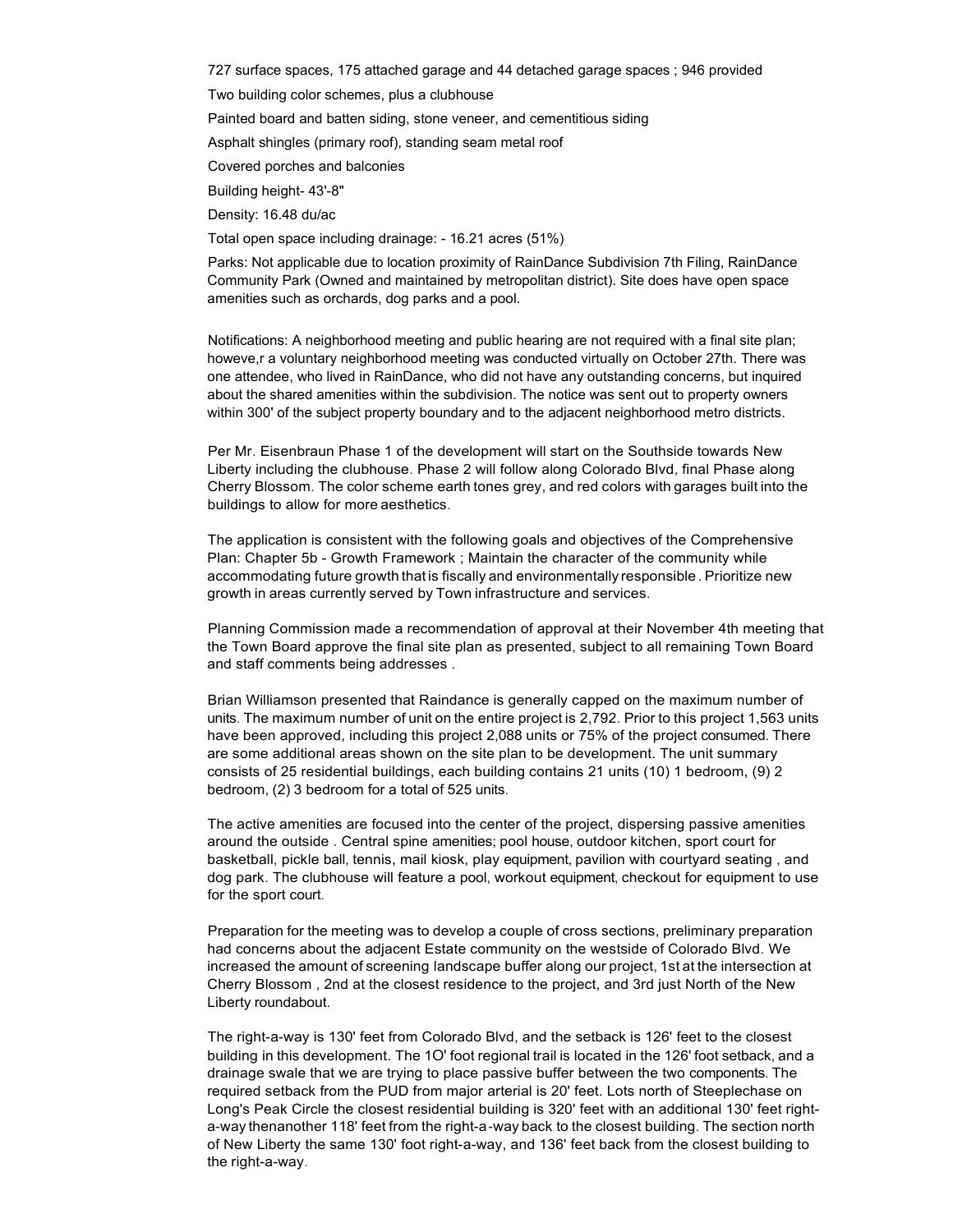Raindance has dedicated enough Right of Way to the Town to accommodate either traffic signals or a Round a Bout at Cherry Blossom, Pear Blossom locations similar to New Liberty should the Town determine that those improvements are warranted in the future.

Town Board Member Sislowski commented that Mr. Eisenbraun suggested the Multi-family use designated the 8th Filing which was approved in April 2020. Prior to the 8th Filing back in 2017 what would it have shown in Tract H in Filing 12.

Mr. Eisenbraun responded the 8th Filing was approved in April 2020, and the original Filing in 2017 Master Plan showed Tract H north of New Liberty as single family residence detached homes. The multi-family was closer to Colorado Blvd, and Crossroads Blvd.

Town Board Member Sislowski asked when the homes located along Abundance Drive would have been sold.

Mr. Williamson responded all of those houses were approved with the 8th Filing at the same time Tract H was designated multi-family.

Morgan Kidder Journey Homes commented the homes along Abundance Drive are currently under construction, they have been noticed by the sales team Tract H will be apartments.

Town Board Member Sislowski commented about the homes located on Twilight Glow, and whether any homes adjacent to Tract H would have shown this area to be developed multifamily.

Mr. Kidder responded all of the homes under construction in the 8th Filing have not closed to a new buyer North of NewLiberty.

Town Board Member Wilson commented this project doesn't warrant a traffic light, but how does that affect the whole Raindance development. High Pointe Estates only has the 2 exits onto Colorado Blvd. When was the most recent transportation study completed? How does it change with 525 new apartments, 50 bedrooms, and 965 parking spaces?

Mr. Williamson responded full disclosure he's not an engineer but the transportation impact study update that was completed did include all of the changes that happened to Raindance north of New Libe rty. We took the initial impact study changing the land uses distribution north and south of New Liberty. Engineers use a book to show traffic patterns to determine decreases in traffic during peak hours for both residential, and commercial use. The number of trips generated from a multi-family development is lower around 7 than the number of trips for single family around 10.

Mr. Williamson commented he's not sure what was originally incorporated into the TIS to the current total of renovations. The areas north of the golf course are intended to be larger lots with changes to the overall density to Raindance.

Town Board Member Wilson commented this meeting is quasi judicial not giving us the opportunity to have conversations with the builder, developer prior making our decision based on the information provided at the meeting. This isn't a public hearing; Mayor Rennemeyer wanted to give the individuals on the call time tospeak.

Mayor Pro Tem Bennett asked how much the road impact fees would this development bring in?

Mr. Eisenbraun responded he doesn't have that information available.

Mayor Rennemeyer asked how would road impacts fees be based upon this phase of the master development?

Mr. Eisenbraun responded the building permits are calculated, and paid upfront.

Mayor Rennemeyer commented are the building permits fees assessed per unit. 525 units estimating 1.5 cars per unit, 1,050 cars being added to Windsor roads. I would like to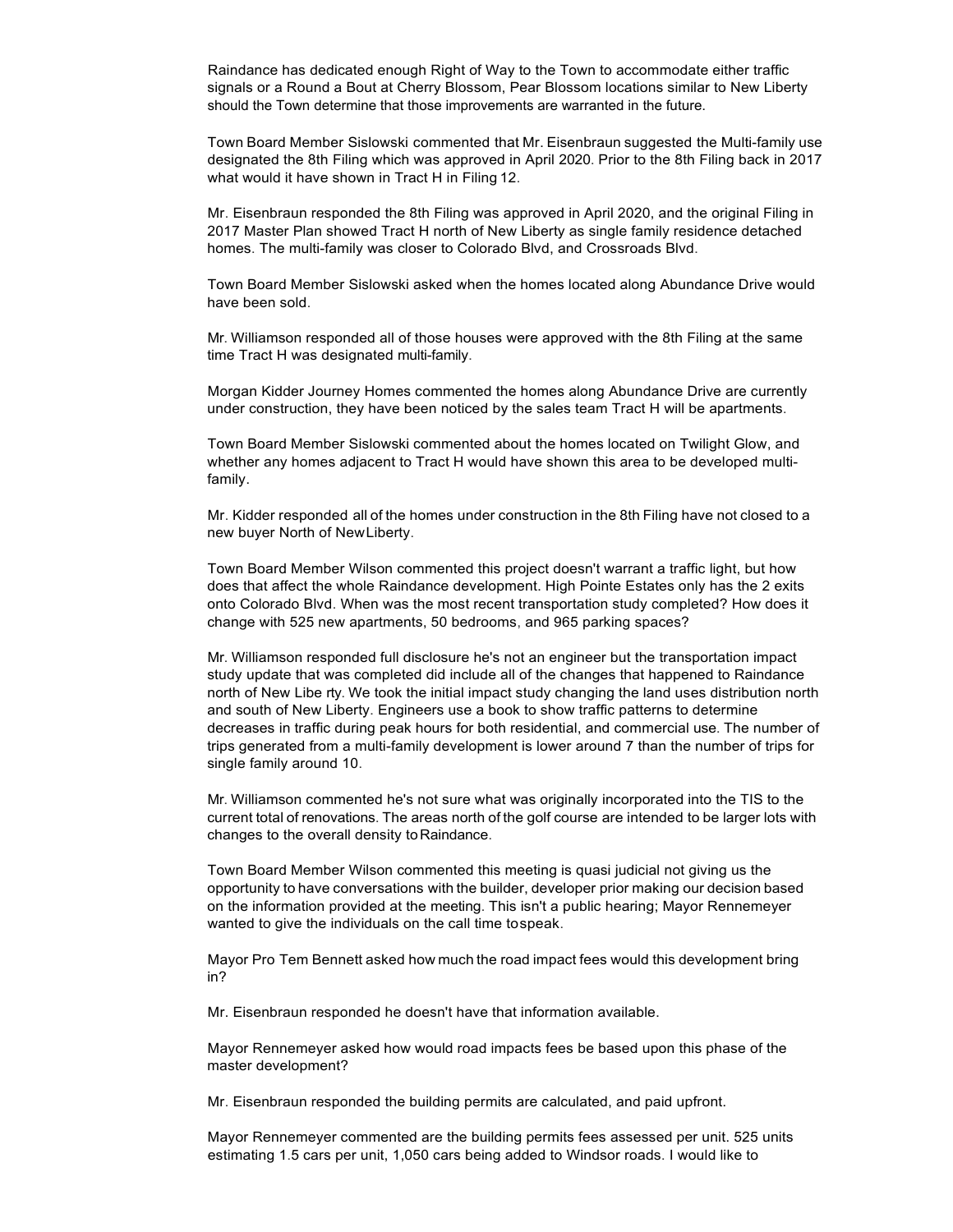understand the methodology of how those fees are calculated.

Mr. Ballstadt commented the road impact fee for a multi-family dwelling unit is \$2,768 . dollars per unit. You take that number multiply by the number of units, and that determines the road impact fee.

Mayor Rennemeyer commented the Round-A- Bout at County Road 13 and Steeplechase cost \$1.4 million dollars

Town Board Member Wilson commented on how the road impacts fees compare to a multiple family home with money available for future road impact requirements.

Mr. Mccargar explained why there wasn't an official public hearing for this Resolution. The requirement for a public hearing in quasi-judicial matters is usually set forth in the Municipal Code for each quasi-judicial decision supposed to make there specific requirements for a public hearing. Multi-family site plans does not have a specific public hearing requirement, but its clearly a criteria driven decision that is built into the approval process which tilts towards a quasi-judicial matter. In quasi-judicial matters the applicant bears the burden of proof, notice including an opportunity to be heard. The applicant, and Town Board staff have had an opportunity to be heard tonight. While there isn't a public hearing requirement its not inappropriate for Mayor Rennemeyer to open for the public process. Questions from the public that are relevant to the criteria that appears on page 153 of the total Town Board packet. Questions should apply to the comprehensive plan, infrastructure, and other topics discussed tonight. The public should have the opportunity to ask those questions and answers for the record .

Dale Agan 5973 Woodcliffe Drive commented he lives on the east end of High Pointe Estates. The Raindance development eventually will contain 2,800 housing units. Mr. Agan explained his challenges with accessing Colorado Blvd from High Pointe Estates with traffic patterns, adding additional infrastructure will only make the problem worse. The Master Plan Filing from 2015 this parcel was identified as residential mixed use with no indication of multi-family units or apartments.

Mr. Agan doesn't know anyone that was notified of the neighborhood meeting scheduled for October 27th, and he did not receive a notice. He is requesting Town Board postpone this issue until the public can better understand the impact, and infrastructure needs along with the large apartment complex.

Karen Speed 8310 Cherry Blossom Drive commented as a residence of High Pointe Estates she did not receive a notice from the Town or the developer regarding the neighborhood meeting on October 27th. It's my understanding there were attempts to acquire personal email addresses, but our privacy was retained. What methods did the developer use to notify residence?

Ms. Speed commented the math of the traffic study doesn't seem accurate, and expressed concern regarding the intersection at Colorado Blvd, and Cherry Blossom. All of the neighborhoods on the west side of Colorado Blvd do not have egress towards the East requiring access onto Colorado Blvd.

Ms. Speed asked Mayor Rennemeyer what builder has been designated for the apartment complex?

Mayor Rennemeyer responded Journey Homes is the builder.

Analeigh Barboza Cherry Blossom commented when we initially purchased our home we were told there would be a golf course. As of July 23rd Journey Homes posted that homes would be built into Tract H, and all of the people purchasing homes are unaware of the apartment complex under review. We never received a neighborhood notice of the meeting on October 27th, and heard it was moved last minute from October 24th to October 27th. Ms. Barboza expressed concern about the Filing number being changed or added, and requested a compromise from a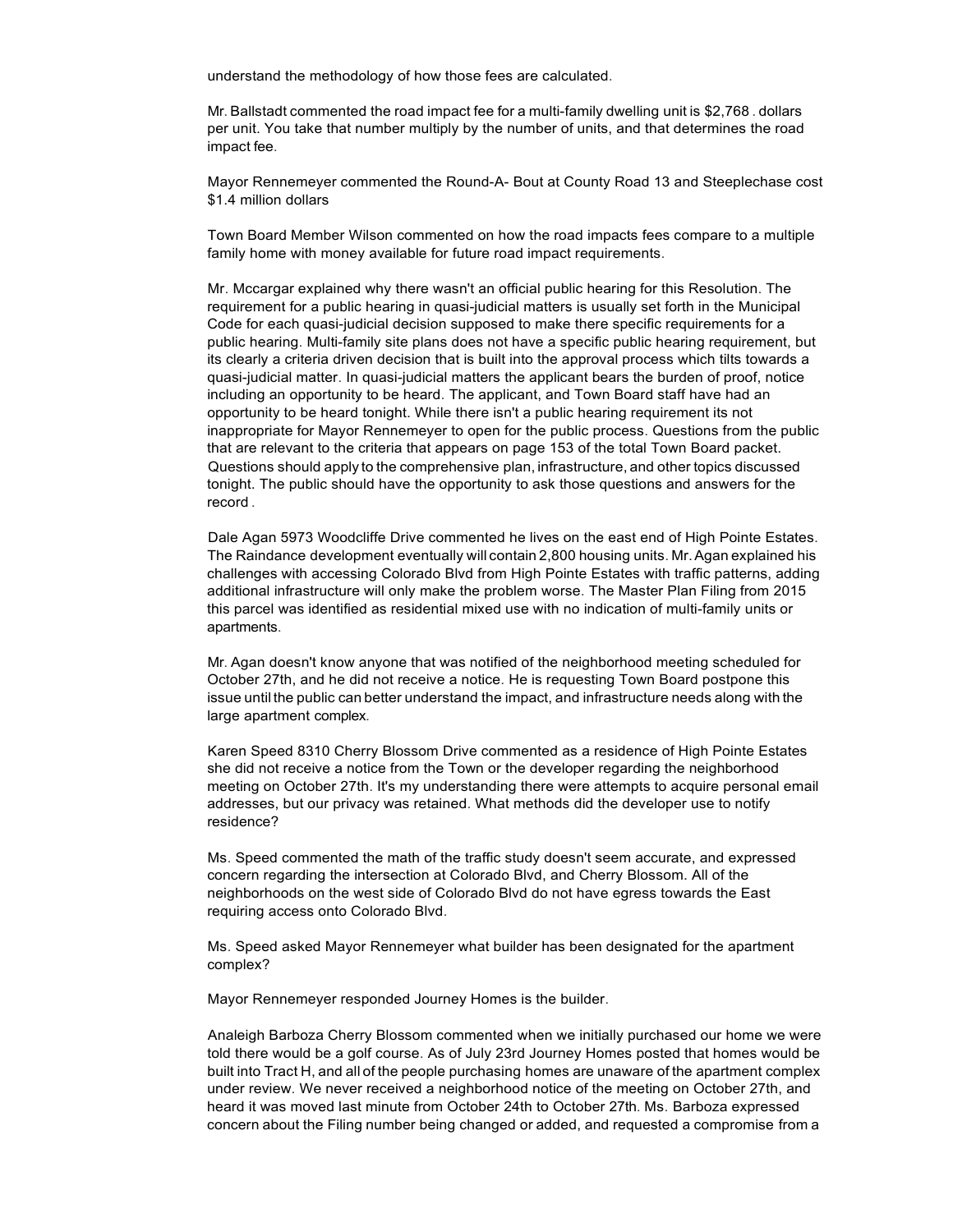3-storyto a 2-story apartment complex. She is proposing signs about the new apartment complex development to be posted on New, Liberty, Colorado Blvd, Cherry Blossom, and Pear Blossom to notify new and existing residence .

Mayor Pro Tern Bennett commented as our Town continues to grow transportation continues to be a challenge. What is the threshold for determining when we would install a traffic signal or roundabout?

Mr. Eisenbraun responded part of this larger development we wanted to double check the numbers the developer was issuing for the 12th Filing. We worked with a 3rd party group Apex Design, and they studied Colorado Blvd from Crossroad Blvd to HWY392 reviewing all of the intersections, and impacts. The original transportation impact study from 2017, and the updated TIS. March 6, 2020 was when the updated TIS was submitted for this Filing, reviewing all of the Capital Improvement projects. Levels of service are turning movements, and traffic studies, analyzing each intersection using trip counts.

Town Board Member Sislowski commented Raindance is adding 4 new exits points onto Colorado Blvd. Mr. Sislowski asked for the Town Board to review the Traffic Study's in more detail to postpone in the context of a quasi-judicial hearing for Filing 12.

Mr. Mccargar responded the question is whether the Town Board has received enough information to support a finding that the criteria for infrastructure is necessary to serve this the proposal is adequate or not. If you feel you don't have adequate information on the sufficiency of the infrastructure to serve this development one or more of you can move to postpone to another date to allow time to receive more information on question of the sufficiency of the infrastructure that serves it. I don't recommend that this gets postponed to just gather information about the sufficiency of infrastructure generally. If the Town Board feels there is insufficient information a postponement happens by motion. If you feel that you have enough information and you don't like what your hearing then that's a matter for discussion on the next agenda item. The public process, and the purpose behind it you can postpone making a decision until you get more information.

Town Board Member Sislowski commented based on your review of the ordinance there was no public hearing required, and no community meeting that was distributed to residence. Could we request a public hearing or community meeting be redistributed to patrons for attendance?

Mr. Mccargar responded you can not impose a public hearing requirement when the Code doesn't allow for it. You can have an opportunity for the applicant, and other to be heard which is what's taking place tonight. Under the Windsor Municipal Code this is a criteria based decision, and if the evidence to help you apply the criteria is not sufficient tonight you can deny the application, or ask the public process to remain open to gather more information.

Mr. Williamson commented on the public comment that we had asked for there private email address. We did not request emails, but asked the Metropolitan district to forward our notice out via their distribution list. The Metropolitan district were uncooperative with assisting us in forwarding those notices, and convince them that was in the best interest of their residents.

We have not seen the traffic study, and it had came in after the packet was released. I wonder whether that had recommendations that weren't being met in conformance with the TIS memo that the developer had provided.

Mr. Eisenbraun commented the Traffic study that Apex completed for the Town for Colorado Blvd did affirm both the original TIS, and the updated memo. The trip counts, level of service, warrant matched with no anomaly or discrepancies between the Raindance developer Engineer, and the Town's 3rd party group.

Mayor Rennemeyer commented the quasi-judicial hearing does meet all of the criteria for the presentation on the final site plan, seeking a motion to approve.

Mr. Mccargar asked that staff and the commission have everything they need for the record .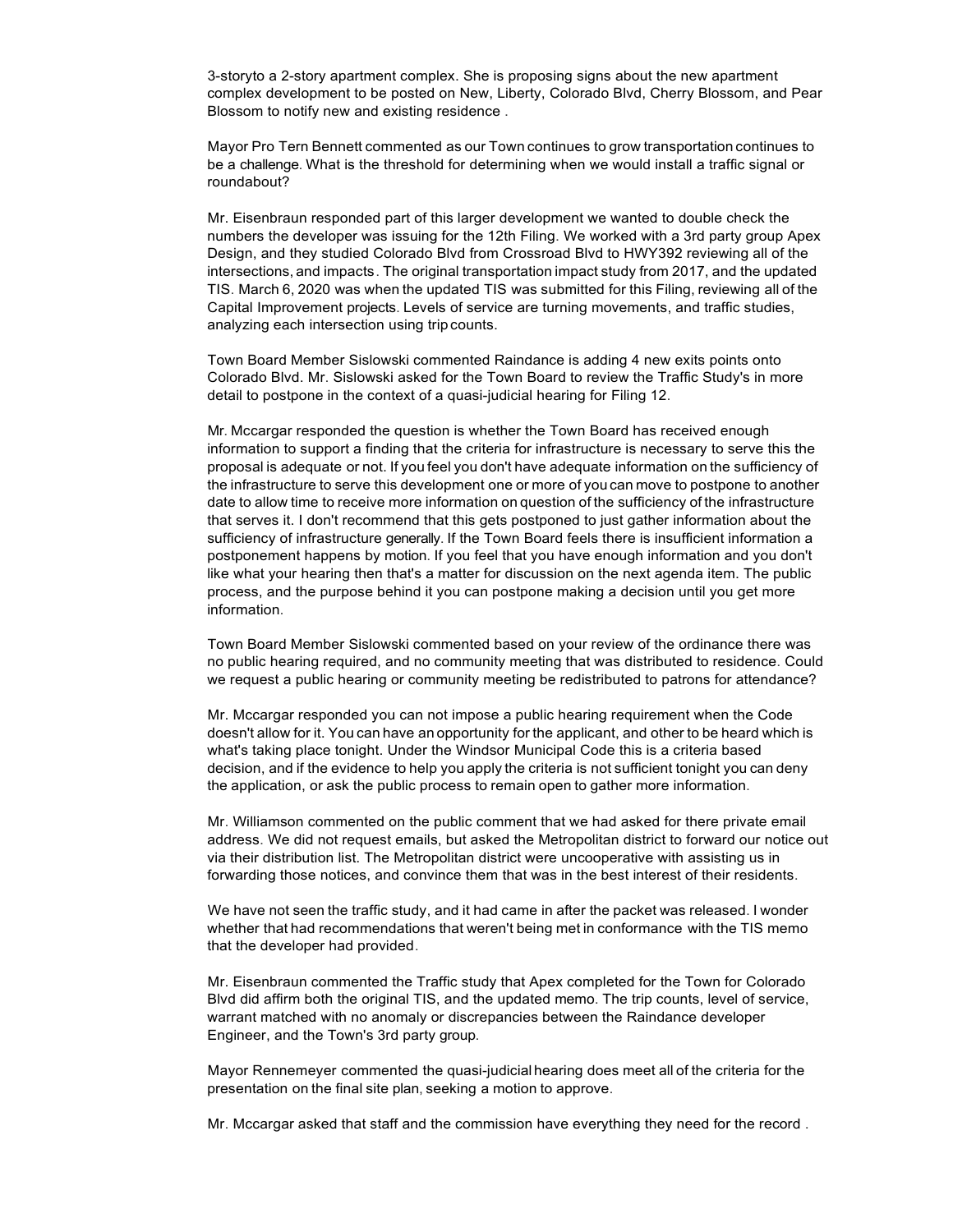Mr. Eisenbraun presented the most recent excerpt regarding Apex Raindance 12th Filing from Jeff Ream Traffic Engineer with Apex Design. He stated "The deluge associates the updated TIS memo completed March 6, 2020 indicates the apartments will generate 231 peak hour trips in the evening, given the apartments location between Cherry Blossom Drive, and New Liberty Road it's reasonable to assume that half of those trips would use Cherry Blossom intersection, and half of those trips would use the New Liberty intersection. Therefore the apartments contribute 115 trips to the Cherry Blossom intersection, our study indicated that a total of 1,470 used at Cherry Blossom intersection during the evening, and peak hour in 2025. When the intersection begins to experience a level of service conditions for the side streets, left turns, and a roundabout would be required for mitigate the poor traffic operations. Therefore apartment traffic represents 115 divide 1,470 equals 7.8% of the total traffic at that intersection. A roundabout at that location would cost approximately \$1 million dollars, applying the apartment share of traffic would yield a contribution of \$1.078 million equaling \$78,000 . towards the roundabout."

Mayor Pro Tern Bennett commented he agrees we have met the legal requirement for this quasi-judicial process, and understands the cumulative effect reviewing this resolution as Raindance 12th Filing. Mr. Bennett was prepared to make a motion to postpone the issue due to transportation concerns missing the 3rd party transportation report that was provided into the record by Mr. Eisenbraun.

Town Board Member Sislowski commented about the motion to adopt this resolution. If the resolution is denied can the applicant reapply with modified requirements? What if the motion is postponed?

Mr. Mccargar responded the result of a no vote on the merits of the application is a denial of the application, and a motion to postpone, postpones the determination . My recommendation would be to find the purpose to postponement to specific areas of information that you don't feel have been provided, not reopening a public process taking in allot of information that isn't surgically focused.

Town Board Member Sislowski asked if the application is denied; can the applicant reapply? Is there a waiting period to reapply?

Mr. Ballstadt commented we recently discussed the Code update about a substantial change requiring an applicant to make a substantial change to the application before they could resubmit after previously being denied. There is no time frame spelled out in the Municipal Code by which they would have to wait before resubmitting, and currently the Code does not have a substantial change requirement. Allowing the applicant to resubmit the same application without any changes. However I would strongly recommend against a denial due to zoning Residential Mixed Use of which this project is a use-by-right per the underlining zoning.

Town Board Member Sislowski asked about presenting a motion to postpone.

Mr. Mccargar commented will a motion of approval already submitted we can't have a motion to postpone before you receive a second or the motion dies not in want of a second.

Mr. Kidder commented this meets all warrants set forth with the Municipal Code for approval, and the approval criteria. The traffic impact study was review by the engineering staff from Town, and an independent 3rd party.

Town Board Member Tallon asked staff was this traffic concern covered under the preliminary plot plan?

Mr. Ballstadt commented the traffic was reviewed in the preliminary application, and recently received more detailed information what Mr. Eisenbraun read into the record . The Apex Design study is the most recent information provided .

Mayor Rennemeyer asked whether staff would change there recommendation based off of the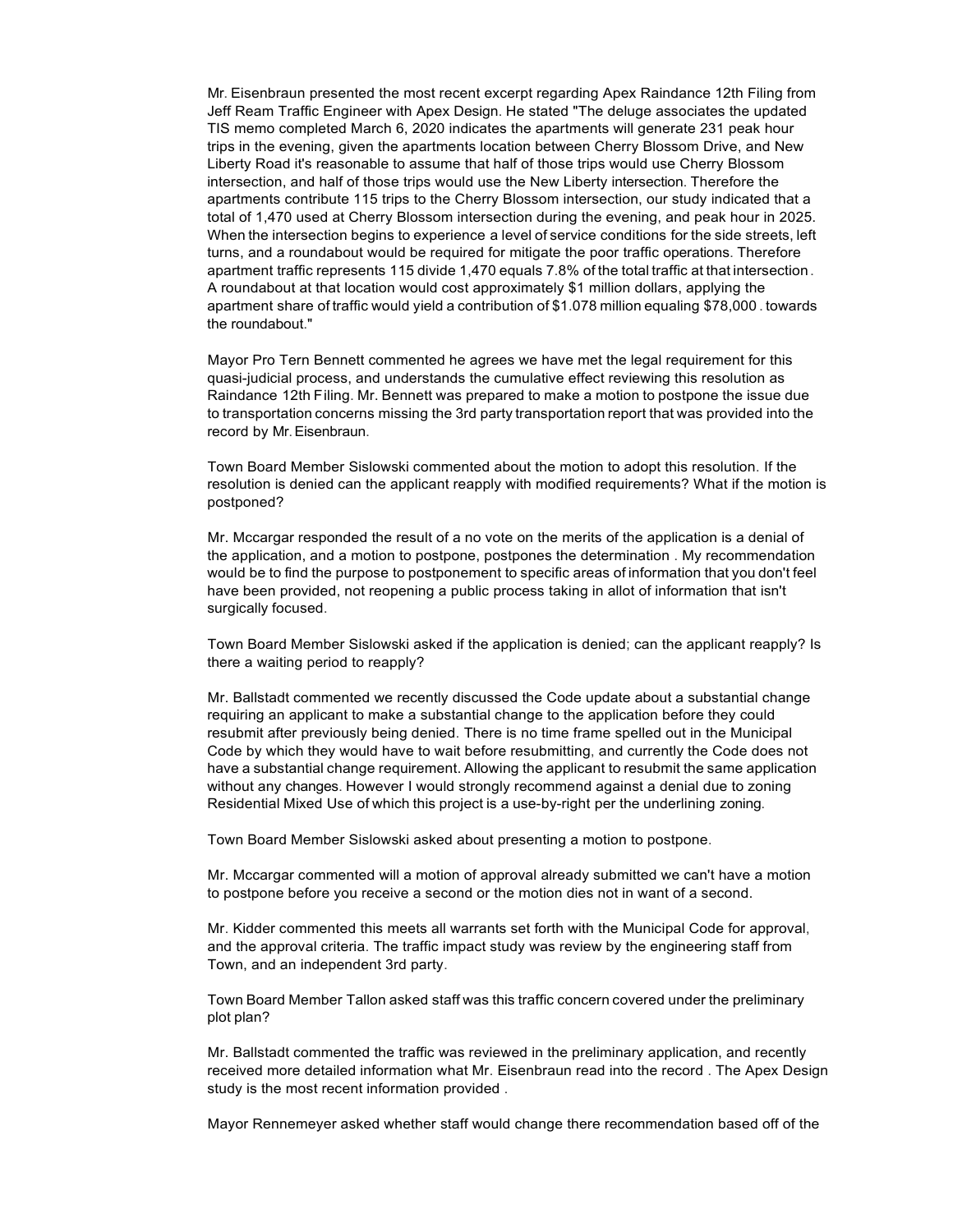traffic study we became aware of last week.

Mr. Ballstadt commented the recommendation would remain the same.

**Town Board Member Tallon moved to approve Resolution No. 2020-84, Town Board Member Charpentier seconded the motion. Roll call on the vote resulted as follows; Yeas - Bennett, Charpentier, Cline, Rennemeyer, Sislowski, Tallon; Nays** - **Wilson; Motion Passed.**

6. Ordinance No. 2020-2018 -An Ordinance Amending Section 8-2-10 of the Windsor Municipal Code Regarding Parking of Certain Vehicles in Specified Areas

Opportunities for improvement to the Town of Windsor Municipal Code Section 8-2-10 have been identified by the Windsor Police Department and Town of Windsor Legal staff, concerning the parking of recreational vehicles and trailers. As currently written, this section of the ordinance the ordinance is somewhat vague regarding the application of the timeframes . This ordinance expands the timeframes from 24 hours to 48 hours, specifying the period of time separating each 48 hour period .

By adding to the timeframes that parking is permitted, but also including a specified break between permitted periods, the ordinance will offer greater flexibility to recreational vehicle owners, and also put the specificity in place to limit the situations that have created citizen complaints.

Per Mayor Rennemeyer, this is the first reading of the designation ordinance.

Aaron Lopez commented trailer owners currently have the ability to park for up to four consecutive days per month, and up to eight days if carried over from one month to another. Not intent, leaves room for abuse, which has been a contributing factor to citizens complaints. The update allows for citizens to retain flexibility in trailer parking, but will discourage long-term parking to reduce inconvenience for citizens who live near those who park trailers. Violations and complaints will still occur, but the update will be an improvement of the code.

**Town Board Member Tallon moved to approve Ordinance No. 2020-2018 as presented, Town Board Member Sislowski seconded the motion. Roll call on the vote resulted as follows; Yeas - Bennett, Charpentier, Cline, Rennemeyer, Sislowski, Tallon, Wilson; Motion Passed.**

## D. COMMUNICATIONS

- 1. Communications from TownAttorney
- 2. Communications from TownStaff

Per Chief Klimek, we just launched a secure street project that communication helped with for the community to check out.

Ms. Frawley commented for those that attended virtually I will be sending the voter affirmation forms tomorrow, if we could get those back as soon as possible.

a. Financial Report September 2020

Per Dean Moyer, the September Financial report appears in the packet. This reflects our operations and capital through the 3rd quarter. We talked about our progress in budget meetings concerned we would not meet our revenue requirements . We had a better year for revenue, and on the expenditure we made some adjustments to push back some projects to another year.

3. Communications from Town Manager